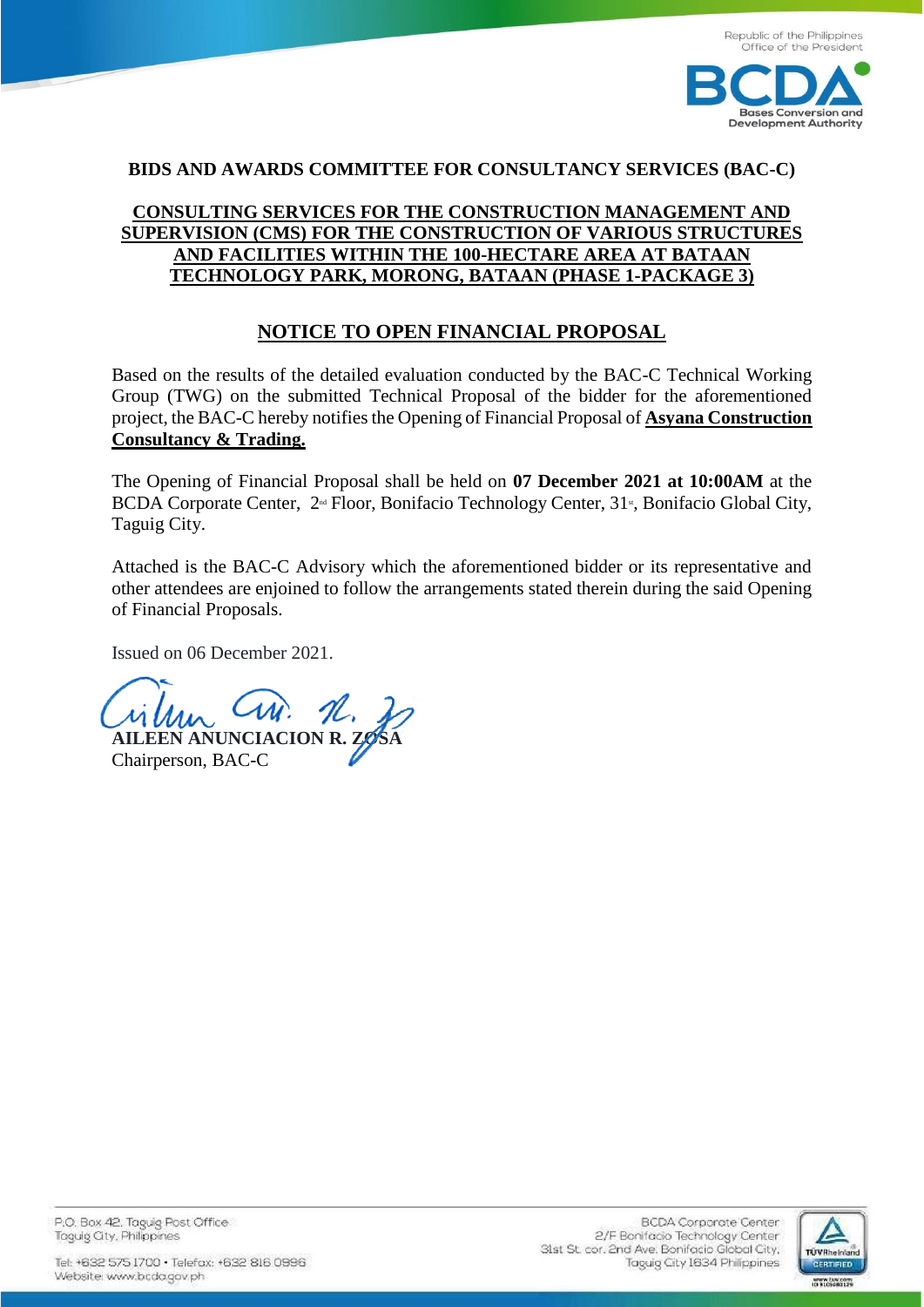

#### **BIDS AND AWARDS COMMITTEE FOR CONSULTING SERVICES (BAC-C)**

# **A D V I S O R Y**

# **CONSULTING SERVICES FOR THE CONSTRUCTION MANAGEMENT AND SUPERVISION (CMS) FOR THE CONSTRUCTION OF VARIOUS STRUCTURES AND FACILITIES WITHIN 100-HECTARE AREA AT BATAAN TECHNOLOGY PARK, MORONG BATAAN (PHASE I-PACKAGE 3)**

The BAC-C of BCDA, in line with the guidelines of the Department of Health, would like to ensure that preventive efforts and measures are observed during the Opening of Financial Proposal for the above-mentioned project tomorrow, **07 December 2021 at 10:00AM**. The bidder/representative is advised of the following arrangements during the said activity:

- 1. **Strictly** one (1) representative of the bidder is allowed to enter the BCDA premises and attend the opening/proceedings.
- 2. Only the bidder's representative who is fully vaccinated against COVID-19 is allowed to enter the BCDA premises, pursuant to the implementation of Inter-Agency Task Force (IATF) guidelines relating to COVID-19 response in the National Capital Region (NCR). The Bidder/representative is advised to bring with him/her the vaccination card/document to show proof of full vaccination.
- 3. The bidder/representative should download the StaySafe Application and register prior to entry at the BCDA office.
- 4. The bidder/representative shall scan his/her temperature at the BCDA office entrance. If his/her temperature is 37.5°C or above, he/she shall not be allowed to enter the premises. If the temperature is below 37.5°C, the bidder/representative should scan the QR code provided at the entrance of the BCDA office.
- 5. A Bidder's representative with travel history from outside of the Philippines for the last three (3) weeks is advised not to attend in person at the venue of the Opening of Financial Proposals.
- 6. The Bidder/representative shall wear his/her face mask and shall maintain social distancing throughout the Opening of Financial Proposal.
- 7. Finally, the Bidder/representative shall bring his/her own ball pen for purposes of signing the attendance in the meeting.

#### **Provision of Video Conference Platform**

Pursuant to the pronouncement of the National Government on Alert Levels, the BCDA strictly

P.O. Box 42, Taguig Post Office Taguig City, Philippines